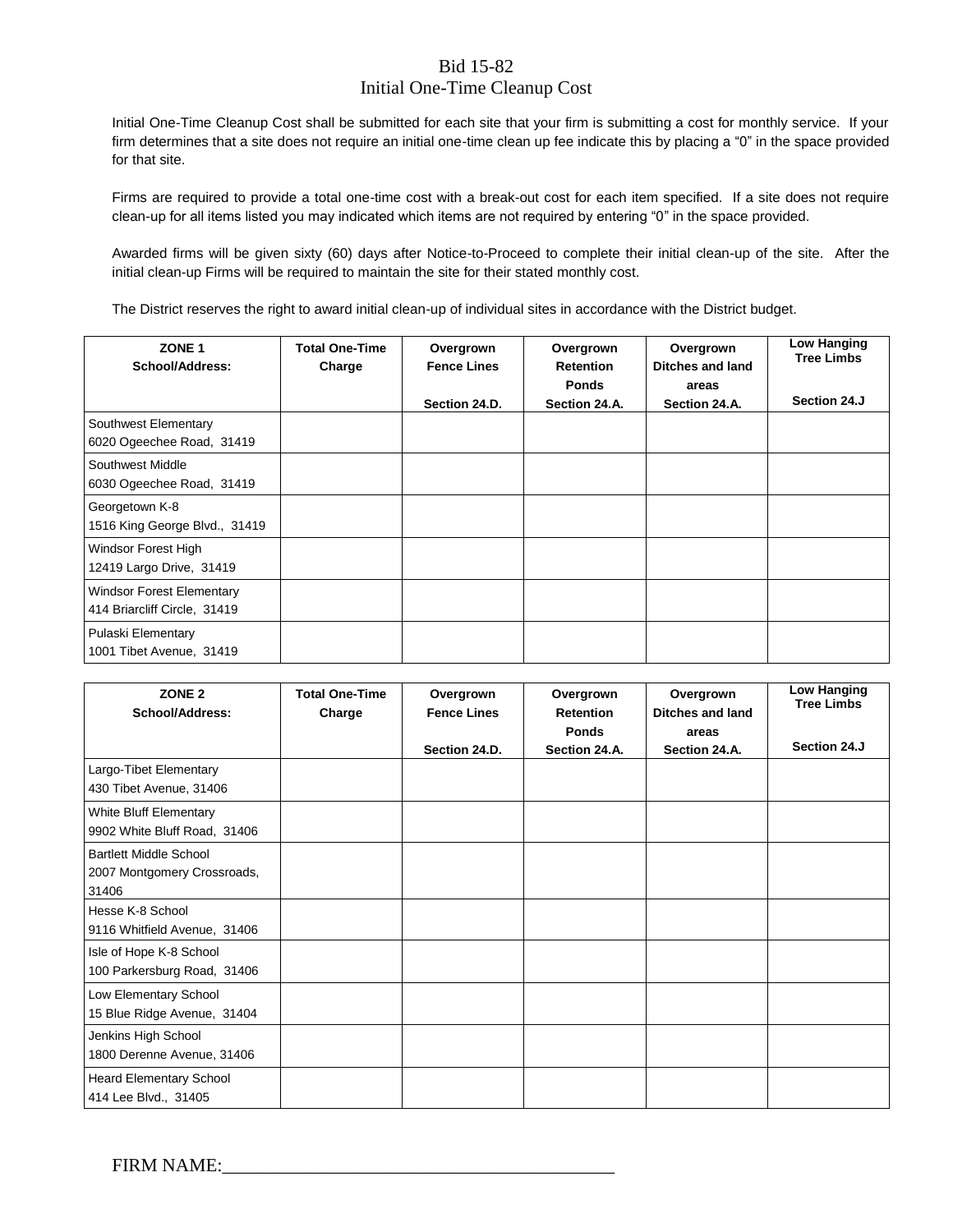## Bid 15-82 Initial One-Time Cleanup Cost

| ZONE <sub>2</sub><br>School/Address: | <b>Total One-Time</b><br>Charge | Overgrown<br><b>Fence Lines</b> | Overgrown<br><b>Retention</b><br><b>Ponds</b> | Overgrown<br>Ditches and land<br>areas | Low Hanging<br><b>Tree Limbs</b> |
|--------------------------------------|---------------------------------|---------------------------------|-----------------------------------------------|----------------------------------------|----------------------------------|
|                                      |                                 | Section 24.D.                   | Section 24.A.                                 | Section 24.A.                          | Section 24.J                     |
| J.G. Smith Elementary                |                                 |                                 |                                               |                                        |                                  |
| 210 Lamara Avenue, 31405             |                                 |                                 |                                               |                                        |                                  |
| Haven Elementary School              |                                 |                                 |                                               |                                        |                                  |
| 5111 Dillon Avenue, 31405            |                                 |                                 |                                               |                                        |                                  |

| ZONE <sub>3</sub>             | <b>Total One-Time</b> | Overgrown          | Overgrown        | Overgrown               | <b>Low Hanging</b><br><b>Tree Limbs</b> |
|-------------------------------|-----------------------|--------------------|------------------|-------------------------|-----------------------------------------|
| School/Address:               | Charge                | <b>Fence Lines</b> | <b>Retention</b> | <b>Ditches and land</b> |                                         |
|                               |                       |                    | <b>Ponds</b>     | areas                   |                                         |
|                               |                       | Section 24.D.      | Section 24.A.    | Section 24.A.           | Section 24.J                            |
| East Broad K-8                |                       |                    |                  |                         |                                         |
| 400 East Broad Street, 31401  |                       |                    |                  |                         |                                         |
| Beach High School             |                       |                    |                  |                         |                                         |
| 3001 Hopkins Street, 31405    |                       |                    |                  |                         |                                         |
| Derenne Middle School         |                       |                    |                  |                         |                                         |
| 1009 Clinch Street, 31405     |                       |                    |                  |                         |                                         |
| <b>Hodge Elementary</b>       |                       |                    |                  |                         |                                         |
| 975 Clinch Street, 31405      |                       |                    |                  |                         |                                         |
| Ellis K-8 School              |                       |                    |                  |                         |                                         |
| 220 E. 49th Street, 31405     |                       |                    |                  |                         |                                         |
| Savannah Arts Academy         |                       |                    |                  |                         |                                         |
| 500 Washington Avenue, 31405  |                       |                    |                  |                         |                                         |
| Myers Middle School           |                       |                    |                  |                         |                                         |
| 2025 E. 52nd Street, 31404    |                       |                    |                  |                         |                                         |
| Johnson High School           |                       |                    |                  |                         |                                         |
| 3012 Sunset Blvd., 31404      |                       |                    |                  |                         |                                         |
| <b>Hubert Middle School</b>   |                       |                    |                  |                         |                                         |
| 768 Grant Street, 31405       |                       |                    |                  |                         |                                         |
| "Former" Hodge Elementary     |                       |                    |                  |                         |                                         |
| "Swing Space"                 |                       |                    |                  |                         |                                         |
| 3609 Hopkins Street, 31405    |                       |                    |                  |                         |                                         |
| Shuman Elementary             |                       |                    |                  |                         |                                         |
| 415 Goebel Avenue, 31404      |                       |                    |                  |                         |                                         |
| <b>Spencer Elementary</b>     |                       |                    |                  |                         |                                         |
| 100 Bouhan Street, 31404      |                       |                    |                  |                         |                                         |
| "Former" Pulaski Elementary   |                       |                    |                  |                         |                                         |
| "Swing Space"                 |                       |                    |                  |                         |                                         |
| 5330 Montgomery Street, 31405 |                       |                    |                  |                         |                                         |

| ZONE <sub>4</sub><br>School/Address: | <b>Total One-Time</b><br>Charge | Overgrown<br><b>Fence Lines</b> | Overgrown<br><b>Retention</b> | Overgrown<br>Ditches and land | Low Hanging<br><b>Tree Limbs</b> |
|--------------------------------------|---------------------------------|---------------------------------|-------------------------------|-------------------------------|----------------------------------|
|                                      |                                 |                                 | <b>Ponds</b>                  | areas                         |                                  |
|                                      |                                 | Section 24.D.                   | Section 24.A.                 | Section 24.A.                 | Section 24.J                     |
| Coastal Middle School                |                                 |                                 |                               |                               |                                  |
| 4595 US Highway 80, 31410            |                                 |                                 |                               |                               |                                  |
| <b>Marshpoint Elementary</b>         |                                 |                                 |                               |                               |                                  |
| 135 Whitemarsh Is. Road, 31410       |                                 |                                 |                               |                               |                                  |
| <b>Islands High School</b>           |                                 |                                 |                               |                               |                                  |
| 170 Whitemarsh Is. Road, 31410       |                                 |                                 |                               |                               |                                  |
| May Howard Elementary                |                                 |                                 |                               |                               |                                  |
| 115 Wilmington Is. Road, 31410       |                                 |                                 |                               |                               |                                  |

FIRM NAME:\_\_\_\_\_\_\_\_\_\_\_\_\_\_\_\_\_\_\_\_\_\_\_\_\_\_\_\_\_\_\_\_\_\_\_\_\_\_\_\_\_\_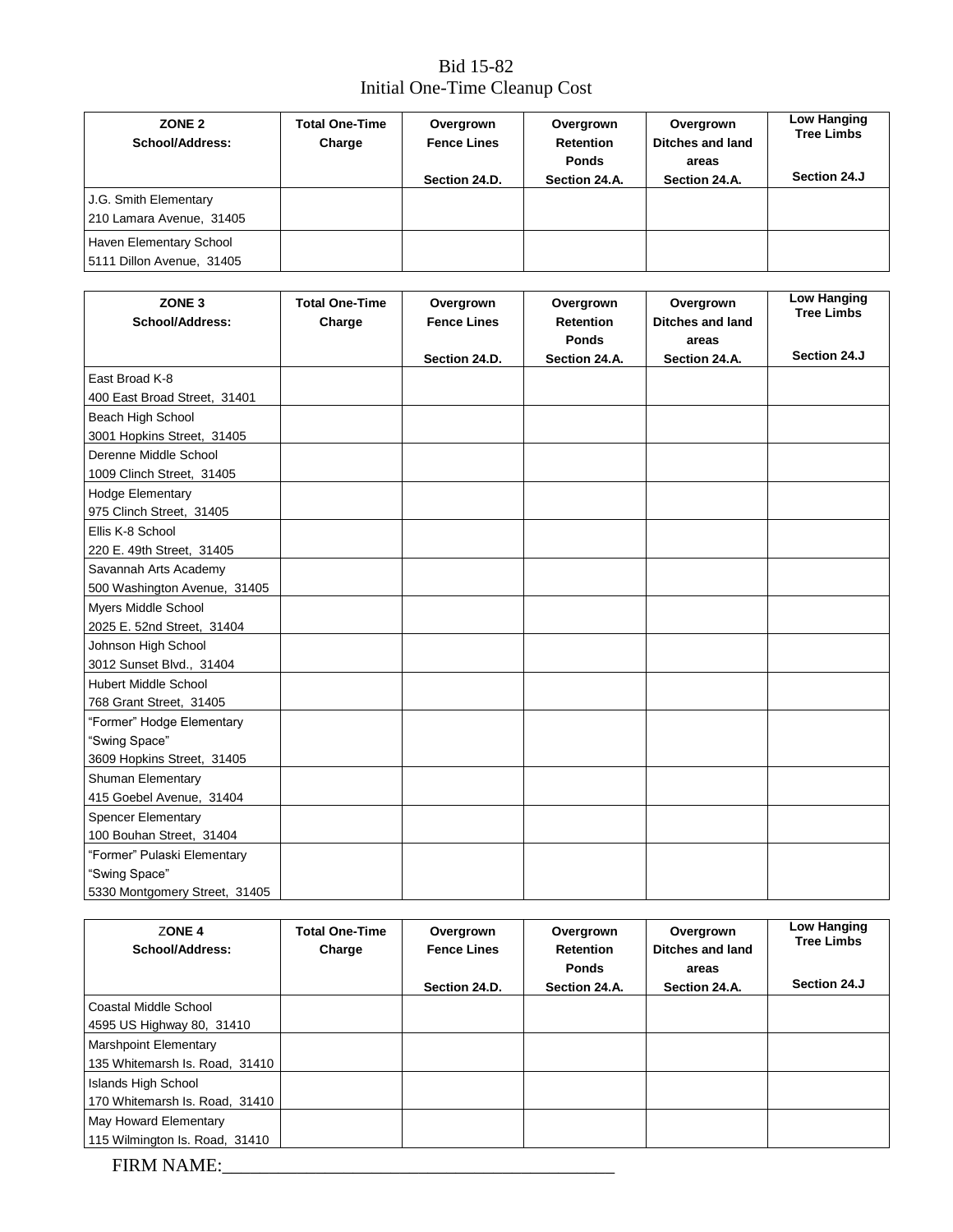## Bid 15-82 Initial One-Time Cleanup Cost

| ZONE <sub>4</sub><br>School/Address:                           | <b>Total One-Time</b><br>Charge | Overgrown<br><b>Fence Lines</b><br>Section 24.D. | Overgrown<br><b>Retention</b><br><b>Ponds</b><br>Section 24.A. | Overgrown<br><b>Ditches and land</b><br>areas<br>Section 24.A. | Low Hanging<br><b>Tree Limbs</b><br>Section 24.J |
|----------------------------------------------------------------|---------------------------------|--------------------------------------------------|----------------------------------------------------------------|----------------------------------------------------------------|--------------------------------------------------|
| Savannah High School<br>400 Pennsylvania Ave, 31404            |                                 |                                                  |                                                                |                                                                |                                                  |
| <b>Thunderbolt Elementary</b><br>3313 Louis Street, 31404      |                                 |                                                  |                                                                |                                                                |                                                  |
| Oatland Island Wildlife Center<br>711 Sandtown Road, 31410     |                                 |                                                  |                                                                |                                                                |                                                  |
| <b>Whitney Administrative Complex</b><br>2 Laura Street, 31401 |                                 |                                                  |                                                                |                                                                |                                                  |

| ZONE <sub>5</sub><br><b>School/Address:</b>                              | <b>Total One-Time</b><br>Charge | Overgrown<br><b>Fence Lines</b> | Overgrown<br><b>Retention</b> | Overgrown<br>Ditches and land | <b>Low Hanging</b><br><b>Tree Limbs</b> |
|--------------------------------------------------------------------------|---------------------------------|---------------------------------|-------------------------------|-------------------------------|-----------------------------------------|
|                                                                          |                                 | Section 24.D.                   | <b>Ponds</b><br>Section 24.A. | areas<br>Section 24.A.        | Section 24.J                            |
| <b>SCCPSS Central Offices</b><br>208 Bull Street, 31401                  |                                 |                                 |                               |                               |                                         |
| Garrison Performing Arts K-8<br>649 West Jones Street, 31401             |                                 |                                 |                               |                               |                                         |
| Gadsden Elementary School<br>919 May Street, 31405                       |                                 |                                 |                               |                               |                                         |
| <b>Butler Elementary School</b><br>1909 Cynthia Street, 31415            |                                 |                                 |                               |                               |                                         |
| Coastal Georgia Comp. Academy<br>2001 Cynthia Street, 31415              |                                 |                                 |                               |                               |                                         |
| <b>Brock Elementary School</b><br>1804 Stanford Street, 31401            |                                 |                                 |                               |                               |                                         |
| Woodville Tompkins Career Acad.<br>151 Coach Joe Turner Street,<br>31408 |                                 |                                 |                               |                               |                                         |
| <b>Garden City Elementary</b><br>4037 Kessler Avenue, 31408              |                                 |                                 |                               |                               |                                         |
| <b>Gould Elementary School</b><br>4910 Pineland Drive, 31405             |                                 |                                 |                               |                               |                                         |
| Scott Learning Center<br>402 Market Street, 31408                        |                                 |                                 |                               |                               |                                         |

| ZONE <sub>6</sub><br>School/Address: | <b>Total One-Time</b><br>Charge | Overgrown<br><b>Fence Lines</b> | Overgrown<br><b>Retention</b><br><b>Ponds</b> | Overgrown<br><b>Ditches and land</b><br>areas | Low Hanging<br><b>Tree Limbs</b><br>Section 24.J |
|--------------------------------------|---------------------------------|---------------------------------|-----------------------------------------------|-----------------------------------------------|--------------------------------------------------|
|                                      |                                 | Section 24.D.                   | Section 24.A.                                 | Section 24.A.                                 |                                                  |
| West Chatham Elementary              |                                 |                                 |                                               |                                               |                                                  |
| 820 Pine Barren Road, 31322          |                                 |                                 |                                               |                                               |                                                  |
| West Chatham Middle                  |                                 |                                 |                                               |                                               |                                                  |
| 800 Pine Barren Road, 31322          |                                 |                                 |                                               |                                               |                                                  |
| Groves High School                   |                                 |                                 |                                               |                                               |                                                  |
| 100 Priscilla Thomas Way, 31408      |                                 |                                 |                                               |                                               |                                                  |
| <b>Woodville Tompkins Annex</b>      |                                 |                                 |                                               |                                               |                                                  |
| 101 Wheathill Road, 31408            |                                 |                                 |                                               |                                               |                                                  |
| Mercer Middle School                 |                                 |                                 |                                               |                                               |                                                  |
| 201 Rommel Avenue, 31408             |                                 |                                 |                                               |                                               |                                                  |

FIRM NAME:\_\_\_\_\_\_\_\_\_\_\_\_\_\_\_\_\_\_\_\_\_\_\_\_\_\_\_\_\_\_\_\_\_\_\_\_\_\_\_\_\_\_